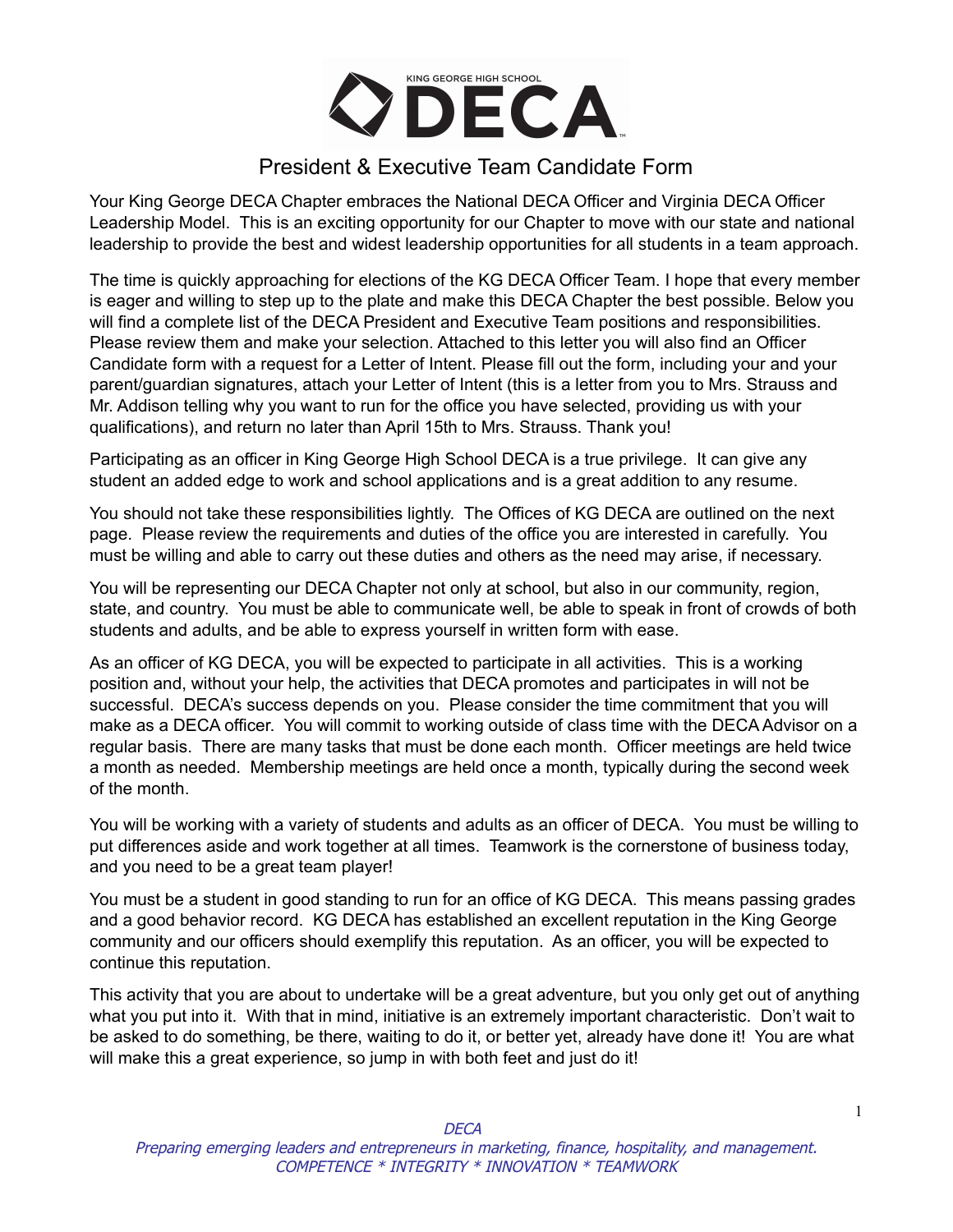#### **Offices of the Executive Team of KG DECA**

**President** – Practice the "Entrepreneurial" and "Management" elements of DECA's Mission Statement. Responsible for connecting with Chartered Association Officers and establishing Chapter vision, management, and organization that ensures each Chapter Officer has the training, support, accountability, and resources to deliver <sup>a</sup> powerful DECA experience for each DECA member.

The President will hold, call, and run meetings, prepare agenda, preside over Chapter activities, represent the Chapter at all community and school activities, act as host/hostess at all DECA events, represent KG DECA in a professional manner at all times, work closely with other DECA officers, and work directly with & meet weekly with the Chapter Advisor.

<Rising Junior or Senior – Must have previously held <sup>a</sup> DECA office OR have been <sup>a</sup> DECA member for two years, OR earned <sup>a</sup> DECA letter for activities participated in. Must be <sup>a</sup> student in good standing>

**Vice President of Leadership** – Practices the "Emerging Leaders" element of the DECA Mission. Responsibility for all non-competitive event career and leadership activities. Directs the Leadership Team: DECA Campaigns Director, Community Service Director, School Service Director, Conference Director, Recognition/Scholarships Director, Leadership training Director, Freshman Class Director, Sophomore Class Director, Junior Class Director, Senior Class Director. <Must be <sup>a</sup> student in good standing and <sup>a</sup> current DECA member>

**Vice President of Career Development** – Practices the "Careers" element of the DECA Mission. Responsible for Chapter participation, preparation, and performance in Competitive Events. Directs the Career Development Team: DECA Challenges Director, Online Events Director, Principles of Business Administration Events Director, Management Team Decision Making Events Director, Individual Series Events Director, Business Operations Research Events Director, Chapter Team Events Director, Marketing Representative Events Director, Professional Selling and Consulting Events Director, Entrepreneurship Events Director. <Must be <sup>a</sup> student in good standing and <sup>a</sup> current DECA member>

**Vice President of Marketing** – Practices the "Marketing" element of the DECA Mission. Responsible for initial member recruitment, branding, promotions. Directs the Marketing Team: Creative Director, Member Recruitment Director, Digital Media Director, Public Relations Director, School Relations Director, Community Relations Director, Social Media Director, Website Director, Chapter Newsletter Director. <Must be <sup>a</sup> student in good standing and <sup>a</sup> current DECA member>

**Vice President of Finance** – Practices the "Finance" element of the DECA Mission. Responsible for Chapter budgeting, accounting and fund development efforts. Directs the Finance Team: Partnerships Director, Local Advocacy Director, Event Fundraising Director, Member Fundraising Director, School-based Enterprise Director, Budget Director, Accounting Director.

<Must be <sup>a</sup> student in good standing and <sup>a</sup> current DECA member>

**Vice President of Hospitality** – Puts into practice the "Hospitality" element of the DECA Mission. Responsible for connecting members to <sup>a</sup> welcome, value-filled, fun educational experience. Directs the Hospitality Team: New Member Director, Member Experiences Director, Chapter Meetings Director, Chapter Events Director, Alumni & Professional Member Director, Ambassador Director, DECA Mentor Director. <Must be <sup>a</sup> student in good standing and <sup>a</sup> current DECA member>

(A note about Directors listed for each VP to direct: The Advisors (CEO) of the Chapter will appoint Director positions after discussion with President and VP of that element. Director positions are not elected positions. Not all Director positions will be filled or utilized – this is dependent on the make up of the Chapter & activities.)

#### **Past-President**

This office is not elected. The previous year's President will hold this position, if that student is still in High School. This Officer will participate in all meetings, events, and Officer activities, providing insight and guidance to the new Officer Team, and represent KG DECA in a professional manner at all times.

All officers will contribute to and work on the monthly social media postings that go out to all members beginning in August. Your first meeting is the last Tuesday of school. Your first newsletter article is due to Mrs. Strauss by July 20th. You will have an Officer Retreat two weeks prior to the start of the school year. You will be expected to participate in Open **House prior to the first day of school. Please provide all information on <sup>a</sup> timely basis.**

**DECA** 

Preparing emerging leaders and entrepreneurs in marketing, finance, hospitality, and management. COMPETENCE \* INTEGRITY \* INNOVATION \* TEAMWORK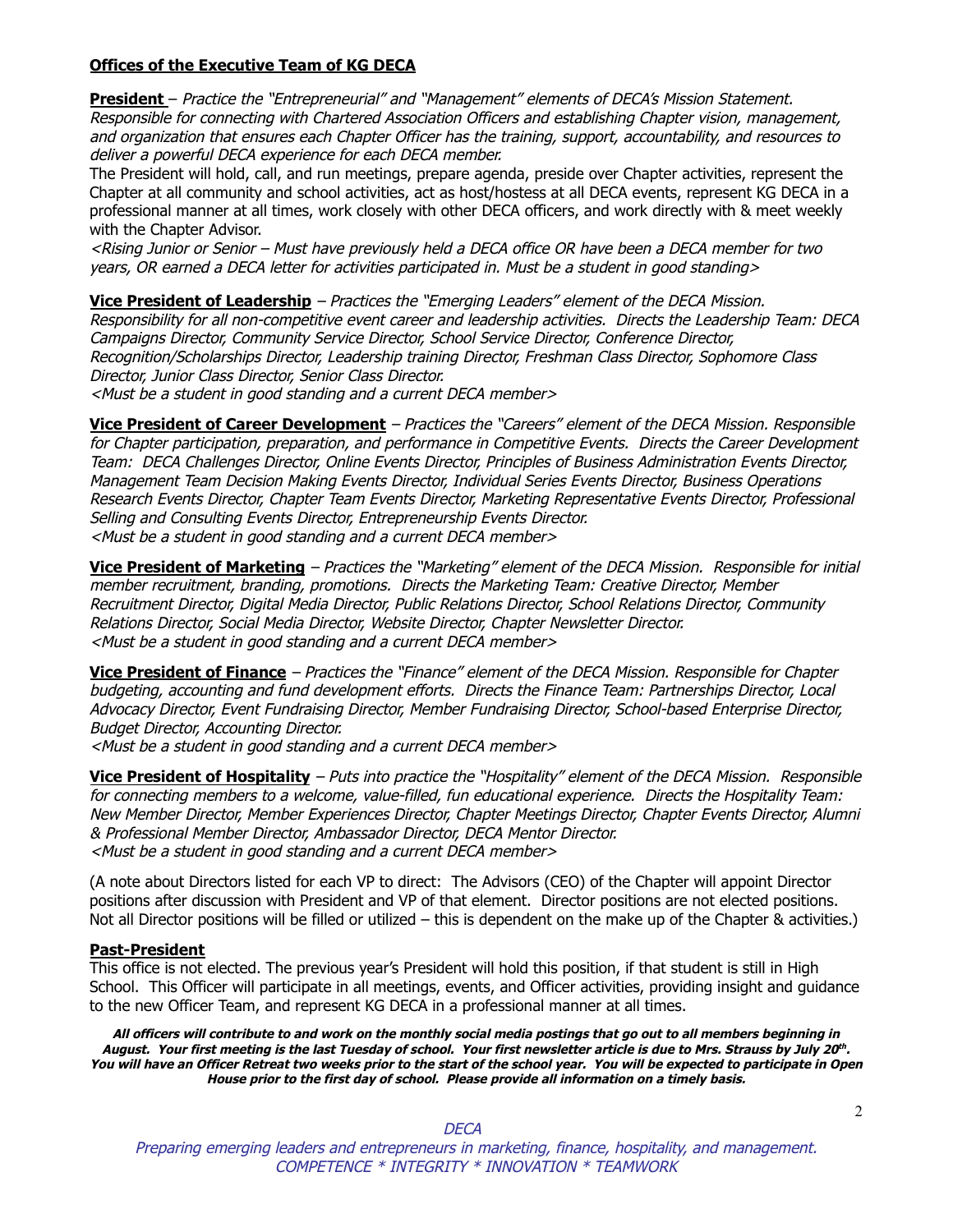## **Chapter Officer** - **Duties & Structure**

| <b>Advisors</b>                                                                                                                                                                                                                                                                                     | CEO [Advisors]                                                                                                                                                                                                                                                                                                                                                                     |                                                                                                                                                                                                                                                                                                                                                                                                                                                                                                                                                                         |                                                                                                                                                                                                                                                                                                                                      |                                                                                                                                                                                                                                                                        |                                                                                                                                                                                                                                                          |
|-----------------------------------------------------------------------------------------------------------------------------------------------------------------------------------------------------------------------------------------------------------------------------------------------------|------------------------------------------------------------------------------------------------------------------------------------------------------------------------------------------------------------------------------------------------------------------------------------------------------------------------------------------------------------------------------------|-------------------------------------------------------------------------------------------------------------------------------------------------------------------------------------------------------------------------------------------------------------------------------------------------------------------------------------------------------------------------------------------------------------------------------------------------------------------------------------------------------------------------------------------------------------------------|--------------------------------------------------------------------------------------------------------------------------------------------------------------------------------------------------------------------------------------------------------------------------------------------------------------------------------------|------------------------------------------------------------------------------------------------------------------------------------------------------------------------------------------------------------------------------------------------------------------------|----------------------------------------------------------------------------------------------------------------------------------------------------------------------------------------------------------------------------------------------------------|
| <b>DECA Student</b><br>Leader                                                                                                                                                                                                                                                                       | President                                                                                                                                                                                                                                                                                                                                                                          |                                                                                                                                                                                                                                                                                                                                                                                                                                                                                                                                                                         |                                                                                                                                                                                                                                                                                                                                      |                                                                                                                                                                                                                                                                        |                                                                                                                                                                                                                                                          |
| President<br>Position<br>Overview                                                                                                                                                                                                                                                                   | Practice the "Entrepreneurial" and "Management" elements of DECA's Mission Statement.<br>Responsible for connecting with Chartered Association Officers and establishing Chapter vision,<br>management, and organization that ensures each Chapter Officer has the training, support,<br>accountability, and resources to deliver a powerful DECA experience for each DECA member. |                                                                                                                                                                                                                                                                                                                                                                                                                                                                                                                                                                         |                                                                                                                                                                                                                                                                                                                                      |                                                                                                                                                                                                                                                                        |                                                                                                                                                                                                                                                          |
| Model Chapter<br><b>Executive Team</b>                                                                                                                                                                                                                                                              | VP of<br>A<br>Leadership                                                                                                                                                                                                                                                                                                                                                           | VP of<br>Career<br>Development                                                                                                                                                                                                                                                                                                                                                                                                                                                                                                                                          | VP of<br>Marketing                                                                                                                                                                                                                                                                                                                   | VP of<br>\$<br>Finance                                                                                                                                                                                                                                                 | VP of<br>$\bigoplus$<br>Hospitality                                                                                                                                                                                                                      |
| Position<br>Overview                                                                                                                                                                                                                                                                                | Practices the<br>"Emerging<br>Leaders"<br>element of the<br><b>DECA Mission.</b><br>Responsibility for<br>all<br>non-competitive<br>event career and<br>leadership<br>activities.                                                                                                                                                                                                  | Practices the<br>"Careers" element of<br>the DECA Mission.<br>Responsible for<br>Chapter<br>participation,<br>preparation, and<br>performance in<br>Competitive Events.                                                                                                                                                                                                                                                                                                                                                                                                 | Practices the<br>"Marketing"<br>element of the<br><b>DECA Mission.</b><br>Responsible for<br>initial member<br>recruitment,<br>branding,<br>promotions.                                                                                                                                                                              | Practices the<br>"Finance"<br>element of the<br><b>DECA Mission.</b><br>Responsible<br>for Chapter<br>budgeting,<br>accounting<br>and fund<br>development<br>efforts.                                                                                                  | Puts into<br>practice the<br>"Hospitality"<br>element of the<br><b>DECA Mission.</b><br>Responsible for<br>connecting<br>members to a<br>welcome,<br>value-filled, fun<br>educational<br>experience.                                                     |
| <b>Team Structure</b>                                                                                                                                                                                                                                                                               | <b>Leadership Team</b>                                                                                                                                                                                                                                                                                                                                                             | Career Development<br><b>Team</b>                                                                                                                                                                                                                                                                                                                                                                                                                                                                                                                                       | <b>Marketing Team</b>                                                                                                                                                                                                                                                                                                                | <b>Finance Team</b>                                                                                                                                                                                                                                                    | <b>Hospitality Team</b>                                                                                                                                                                                                                                  |
| <b>OPTIONAL</b><br>Appointed<br>positions to<br>Committees<br><b>EXPLORE</b><br>positions that fit<br>your Chapter<br>size, goals, and<br>interests.<br>Teams and<br>committees<br>would also work<br>collaboratively<br>and band and<br>forth as events<br>and duties relate<br>to their positions | <b>DECA</b><br>Campaigns<br><b>Director</b><br>Community<br>Service<br><b>Director</b><br>School Service<br><b>Director</b><br>Conference<br>Director<br>Recognition/Sc<br>holarships<br>Director<br>Leadership<br>training<br><b>Director</b><br>Freshman Class  <br>Director<br>Sophomore<br><b>Class Director</b><br>Junior Class<br>Director<br>Senior Class<br>Director       | <b>DECA Challenges</b><br><b>Director</b><br><b>Online Events</b><br><b>Director</b><br>Principles of<br><b>Business</b><br>Administration<br><b>Events Director</b><br>Management Team<br><b>Decision Making</b><br><b>Events Director</b><br><b>Individual Series</b><br><b>Events Director</b><br>Business Operations •<br>Research Events<br><b>Director</b><br>Chapter Team<br>Events Director<br>Marketing<br>Representative<br>Events Director<br>Professional Selling<br>and Consulting<br><b>Events Director</b><br>Entrepreneurship<br><b>Events Director</b> | Creative<br><b>Director</b><br>Member<br>Recruitment<br><b>Director</b><br>Digital Media<br><b>Director</b><br>Public<br>Relations<br>Director<br>School<br>Relations<br>Director<br>Community<br>Relations<br><b>Director</b><br>Social Media<br>Director<br>Website<br><b>Director</b><br>Chapter<br>Newsletter<br><b>Director</b> | Partnerships<br><b>Director</b><br>Local<br>Advocacy<br><b>Director</b><br>Event<br>Fundraising<br><b>Director</b><br>Member<br>Fundraising<br><b>Director</b><br>School-based<br>Enterprise<br>Director<br><b>Budget</b><br>Director<br>Accounting<br><b>Director</b> | New Member<br>Director<br>Member<br>Experiences<br>Director<br>Chapter<br>Meetings<br><b>Director</b><br><b>Chapter Events</b><br>Director<br>Alumni &<br>Professional<br>Member<br>Director<br>Ambassador<br>Director<br><b>DECA Mentor</b><br>Director |

All Director positions on each team are appointed positions. Elected Vice Presidents should submit names for the Director positions on their team to the Chapter Advisors for consideration. Only students willing to put in the time and effort needed for positions will be considered for these leadership opportunities. If any student leader, elected or appointed, is not completing tasks as needed/directed or is not representing the KG DECA Chapter properly, the Chapter Advisor will remove the student from the leadership position after consulting with the President and Executive Team of Vice Presidents.

Preparing emerging leaders and entrepreneurs in marketing, finance, hospitality, and management. COMPETENCE \* INTEGRITY \* INNOVATION \* TEAMWORK